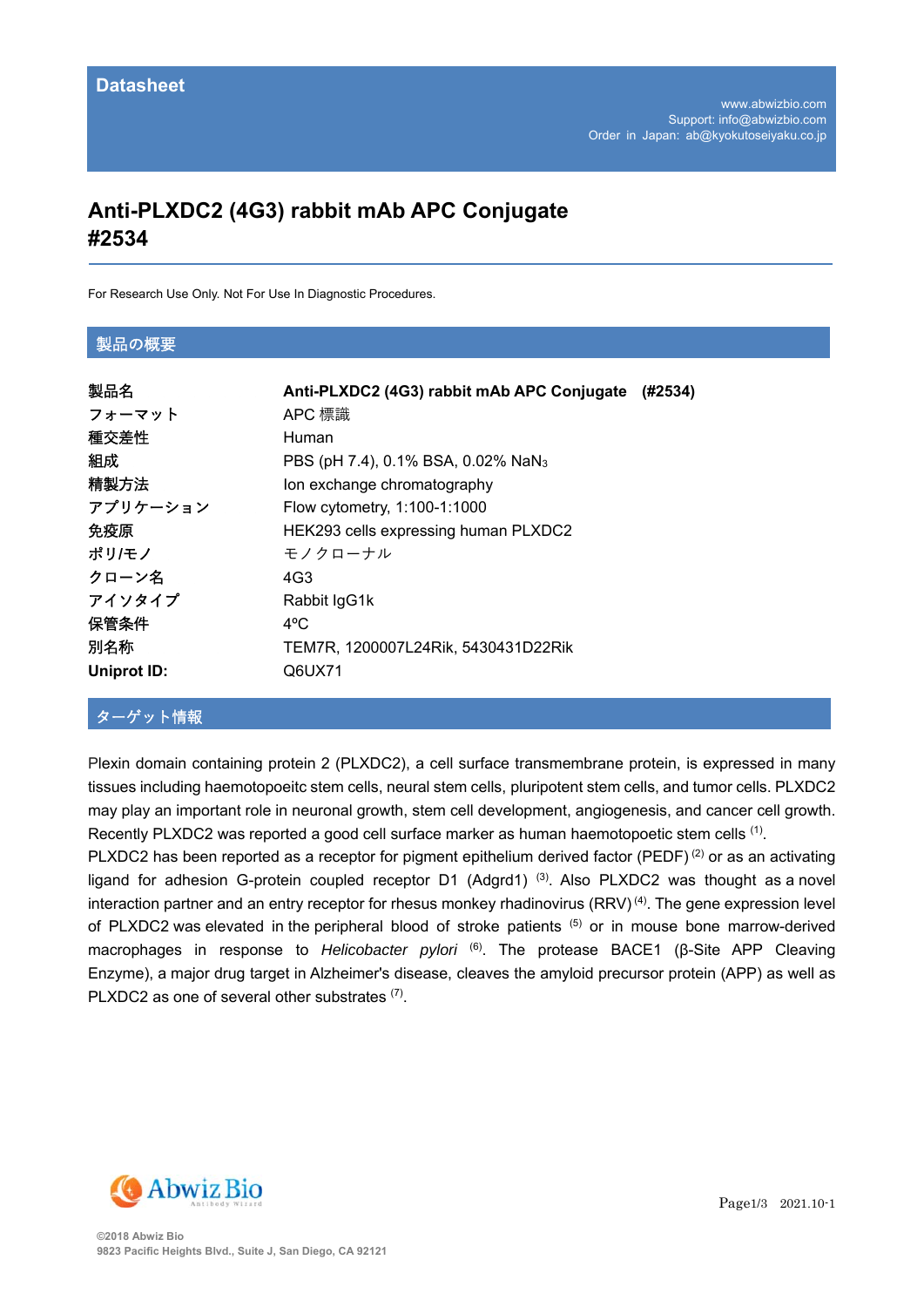#### 参照論⽂

- (1) Tanaka Y et al 2021 bioRXiv Sep 27: 2021.09.27.461900v1.doi: 10.1101/2021.09.27.461900.
- (2) Cheng G et al. 2014 Elife. 3:e05401
- (3) Bianchi E et al 2021 Nat Commun. 2021 12(1):1251.
- (4) Großkopf AK et al. 2021 PLoS Pathog. 17(3):e1008979
- (5) O'Connell GC et al. 2017 Genom Data. Sep 14:47-52.
- (6) Tubau-Juni N, et al 2020 Sci. Rep. 10(1):11506.
- (7) Dislich B et al. 2015 Cell Proteomics. 10:2550-63

## 本抗体を使用した論文 (論文数 4)

- 1. Shimizu, H. et al. Improving the quality of a recombinant rabbit monoclonal antibody against PLXDC2 by optimizing transient expression conditions and purification method. Protein Expr. Purif. 146, 27–33 (2018).
- 2. Yamamoto N. et al. Expression Pattern of Plexin Domain Containing 2 in Human Hepatocellular Carcinoma. Monoclon Antib Immunodiagn Immunother. 39(2):57-60 (2020)
- 3. Hamada, Y. et al. Plexin domain containing protein 2 is more expressed within the invasive area of human colorectal cancer tissues. Human Cell 34(5) 1580-1583 (2021).
- 4. Tanaka Y. et al. Prospective isolation of mouse and human hematopoetic stem cells using Plexin domain containing 2. bioRXiv Sep 27: 2021.09.27.461900v1.doi: 10.1101/2021.09.27.461900. (2021)